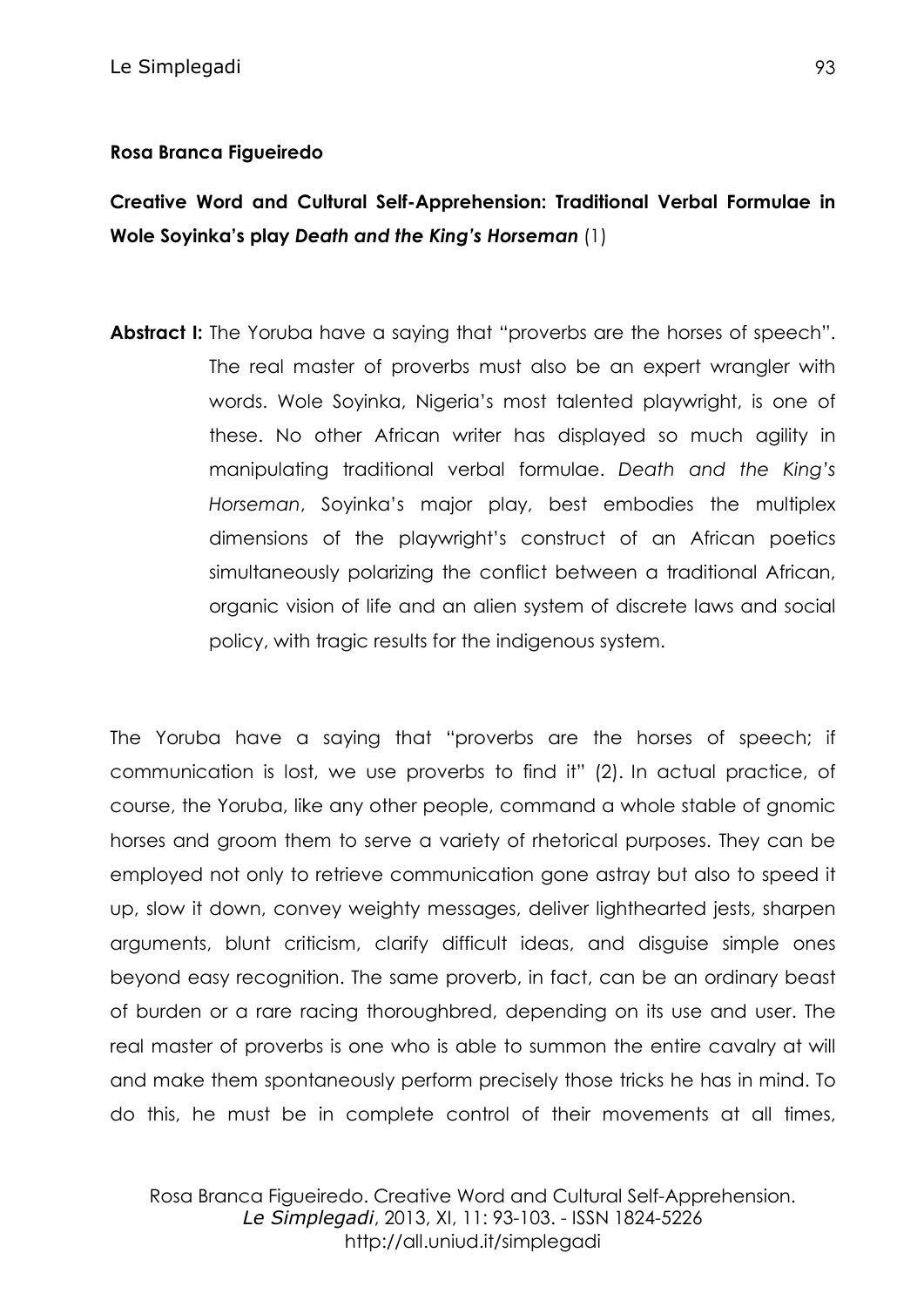Le Simplegadi 94

harnessing their versatile energies with such skill that they cannot bolt off in directions he did not intend. He must be an expert wrangler with words.

Wole Soyinka, Nigeria's most talented playwright, is one of these. No other African writer – except possibly the late Chinua Achebe – has displayed so much agility in manipulating traditional verbal formulae. *Death and the King's Horseman*, Soyinka's major play, best embodies the multiplex dimensions of the playwright's construct of an African poetics. This is so not only in its character as a ritual tragedy – Soyinka's privileged form – but also in its concern with the historic issue of the African encounter with Europe. Described by the dramatist as an attempt to "'epochalise' History for its mythopoeic resourcefulness" (Soyinka 1988: 128), the play is based on events which occurred in 1946 in the venerable Yoruba city of Oyo, Nigeria. Part of the final funeral ceremonies for the late king demands the ritual suicide of the commander of his stables, Elesin. This is the tradition, but the Oyo of 1946 is not the Oyo of old. Ultimate political authority has changed residence. Simon Pilkings, the white colonial district officer, motivated by an unreflective, egoistic quest to stamp out 'barbaric customs', intervenes and arrests Elesin before the sacrificial act. When Olunde, Elesin's eldest son, returns from his studies in Britain to bury his father, as the rites command, he is faced with an abomination: his father has not performed the one important duty he has all along been living for. To keep familial honor indoors and affirm the continuity of his people's way of life, Olunde calmly assumes the father's duty and kills himself. Stung by this tragic reversal, Elesin swiftly strangles himself in the cell where he was imprisoned by the white man, while the people lament the passing of a world, the tumbling of their world "in the void of strangers" (Soyinka 1975: 75).

That a tragedy and a tragic hero can express, symbolically, the basic myths and the psychic experience of a culture, has been amply demonstrated by great examples in Western literature. One thinks particularly of *Oedipus Rex*, in an extensive field which includes, apart from the great Greek classics, others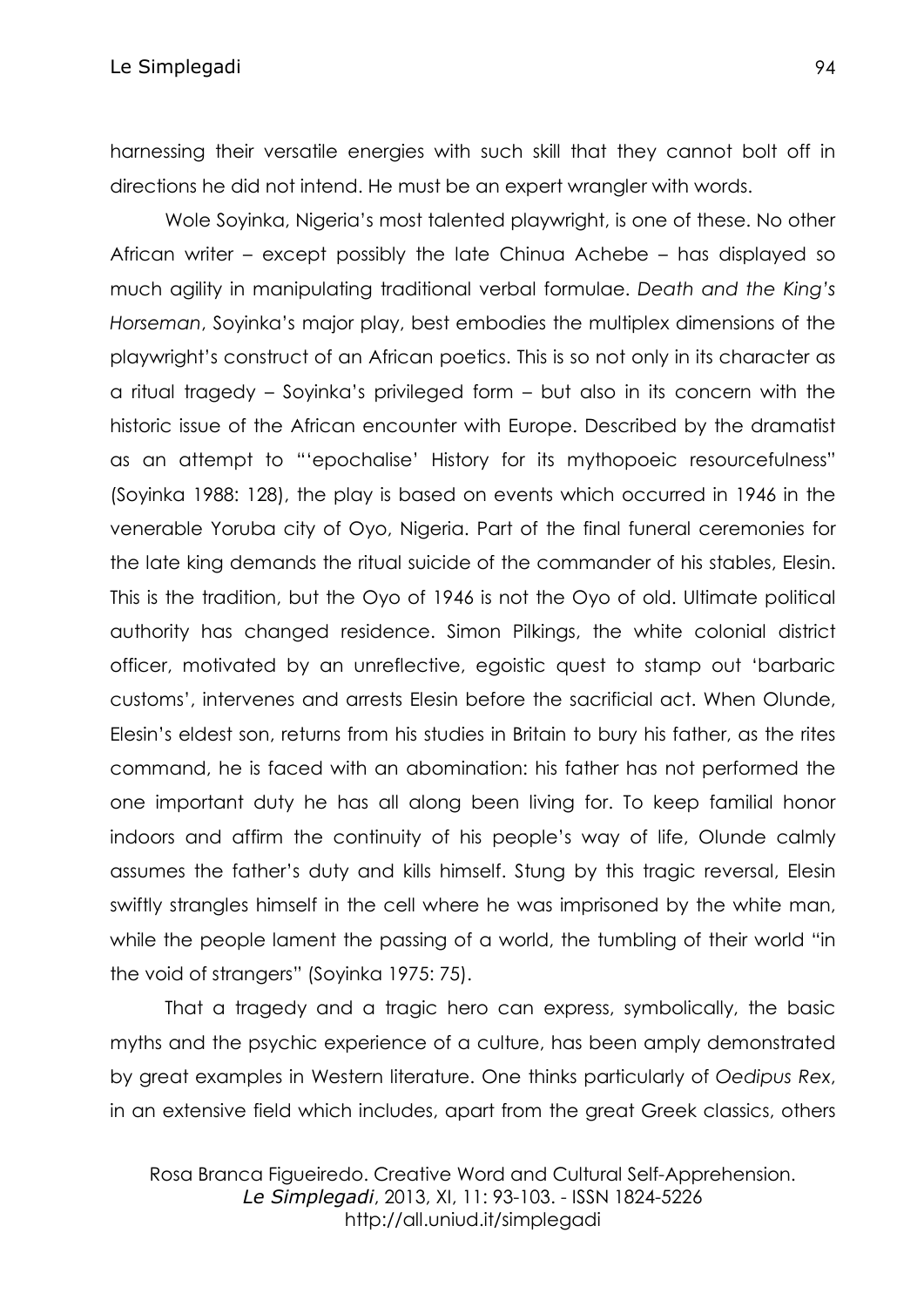such as Shakespeare's *Hamlet* and *Macbeth* and Brecht's *Galileo*. How can the personal disaster or tragic destiny of one character come to express the collective destiny of a people or a race? The question has never been wholly resolved. But, to refer back to our theoretical model, it seems that we are here at a point between Aristotle and Hegel. The actions and fate of a protagonist hero assume an 'essentiality' and representativeness both by virtue of 'his' nature and the potentiality of symbolic reverberations carried by his goals and aspirations – which of course are defeated in the course of the tragic action. In other words, both in his person and in the enterprise which he comes to assert and defend, a tragic hero of the kind we are discussing must embody the basic emotions and the collective will of a people.

In *Death and the King's Horseman* both Elesin Oba and other African characters of the play, excepting the native functionaries of the colonial machine, are made to express, consciously and with considerable lyrical force, the redemptive nature of Elesin Oba's intended ritual suicide. The lyrical and rhetorical aspect must be emphasized. The play never really dramatizes either the force of Elesin Oba's personality or the inevitability of his actions. We are simply presented these matters as given realities and the playwright compels our acceptance of them by the lyrical brilliance of his dramatic language, perhaps unsurpassed by any of his plays. In the following dialogue, consider, for instance, the metaphorical language which expresses the relationship between Elesin Oba and the Praise Singer (one of the major characters of the play), a relationship that is much like that between Elesin and the other characters in the play:

PRAISE SINGER: Elesin O! Elesin Oba! Howu! What tryst is this cockerel gos to keep with such haste that he must leave his tail behind?

ELESIN (slows down a bit, laughing): A tryst where the cockerel needs no adornment.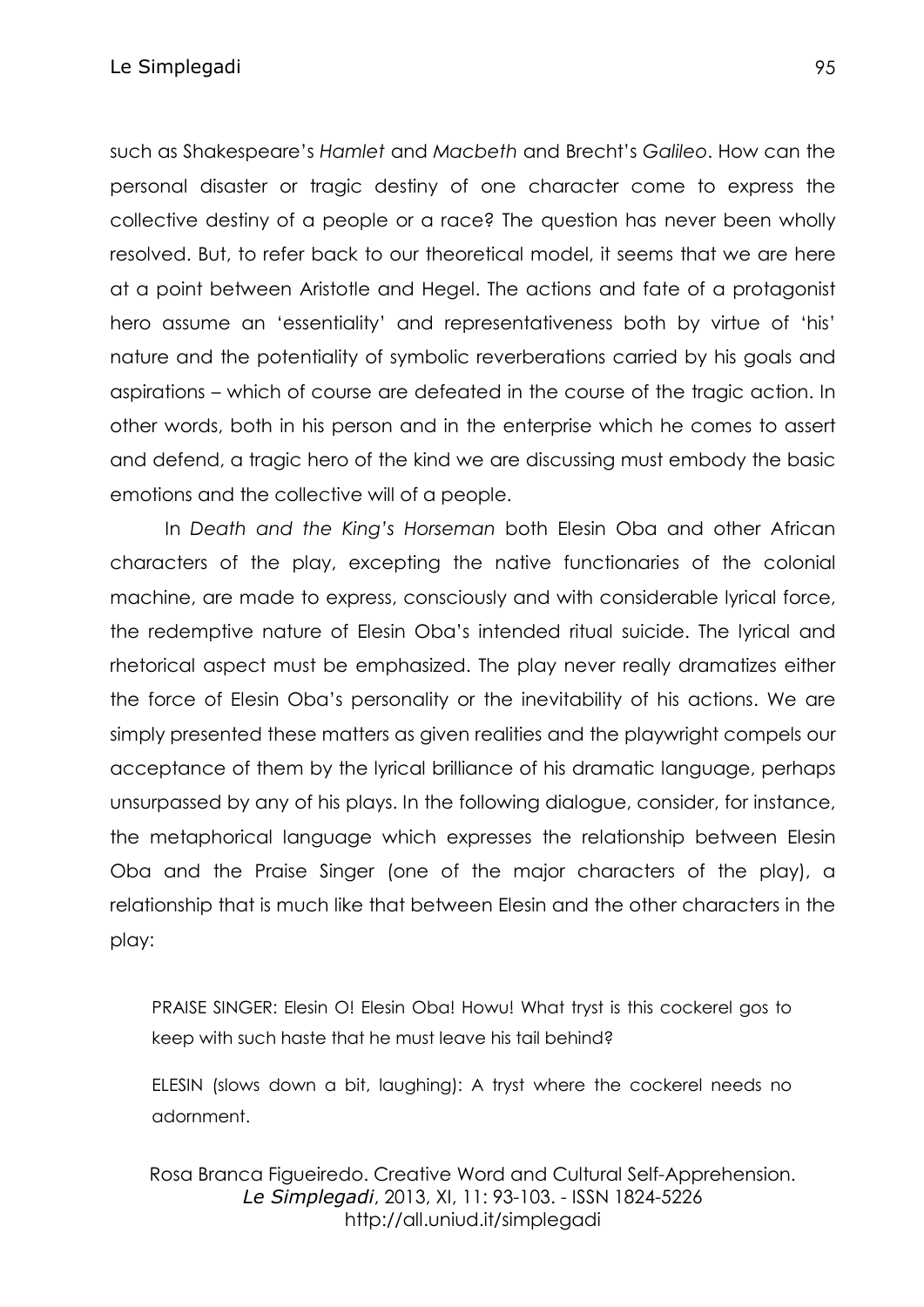PRAISE SINGER: O – oh, you hear that my companions? That's the way the world goes. Because the man approaches a brand-new bride he forgets the long faithful mother of his children.

ELESIN: When the horse sniffs the stable does he not strain at the bridle? The market is the long-suffering home of my spirit and the women are packing up to go. That Esuharrassed day slipped into the stewpot while we feasted. We ate it up with the rest of the meat. I have neglected my women.

PRAISE SINGER: We know all that. Still it's no reason for shedding your tail on this day of all days. I know the women will cover you in damask and *alari* but when the wind blows cold from behind, that's when the fowl knows his true friends (Soyinka 1975: 9).

Eleisn Oba is the flamboyant, zestful cockerel and his retinue and praise-singers are his adorning and protective tail: an ingenuous, disarming image but it nevertheless expresses a relationship crucial for the action of the play. However, we are not left without a more telling, more passionate expression of the stature of our tragic hero or the essentiality of his action. The following altercation between Amusa, the police sergeant, and the market women who block his attempts to arrest Elesin and who mercilessly satirise Amusa's servitude to the white colonial administrator, illustrates this point well:

AMUSA (shouting above the laughter): For the last time I warn you women to clear this road.

WOMAN: To where?

AMUSA: To that hut. I know he dey dere.

WOMAN: Who?

AMUSA: That chief who calls himself Elesin Oba.

WOMAN: You ignorant man. It is not he who calls himself Elesin Oba, it is his blood that says it. As it called out to his father before him and will to his son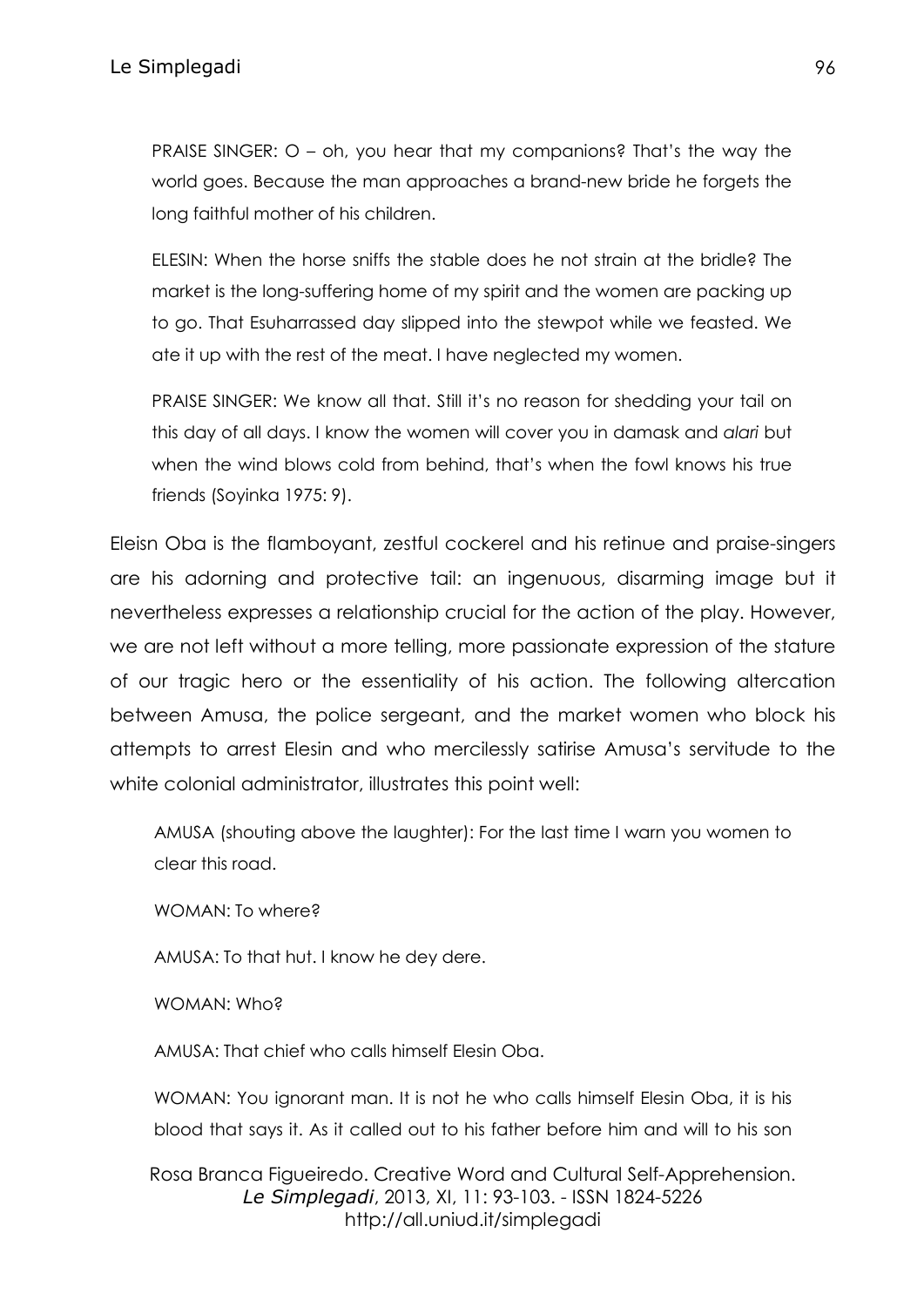after him. And that is in spite of everything your white man can do.

WOMAN: Is it not the same ocean that washes this land and the white man's land? Tell your white man that he can hide our son away as long as he likes. When the time comes for him, the same ocean will bring him back.

AMUSA: The government say dat kin' ting must stop.

WOMAN: Who will stop it? Tonight our husband and father will prove himself greater than the laws of strangers (Soyinka 1975: 35-36).

In *Death and the King's Horseman* Soyinka polarizes the conflict between a traditional African, organic vision of life and an alien system of discrete laws and social policy, with tragic results for the indigenous system. In other words, it is a confrontation at the level of categorical super-structures wrested from their economic and social foundations. Thus, Soyinka can totalize the conflict such that a man like Amusa, otherwise a zealous servant of the colonial regime, is, in his mental universe, as resolutely opposed to the foreign cultural penetration (or aggression) as either Olunde or Elesin himself. This is perhaps why Soyinka is anxious, in his prefatory notes, to tell us that "The Colonial Factor is an incident, a catalytic incident merely. The confrontation in the play is largely metaphysical […]".

Elesin Oba's 'honour' – and the honour of the 'race' – in the play hangs on his performance of the ritual suicide. However, as the sections of the altercation between Amusa and the women quoted above indicate, the notion of honour (and integrity and dignity) for which Soyinka in the play provides a metaphysical rationalization rests on the patriarchal, feudalist code of the ancient Oyo Kingdom, a code built on class entrenchment and class consolidation. The superstructures can never totally free themselves of their material foundations. Elesin Oba is lauded, feted and celebrated by his retinue and the women, and all this is presented by Soyinka as 'naturally' due to a man on whose personal destiny rests the integrity and maintenance of a vision of life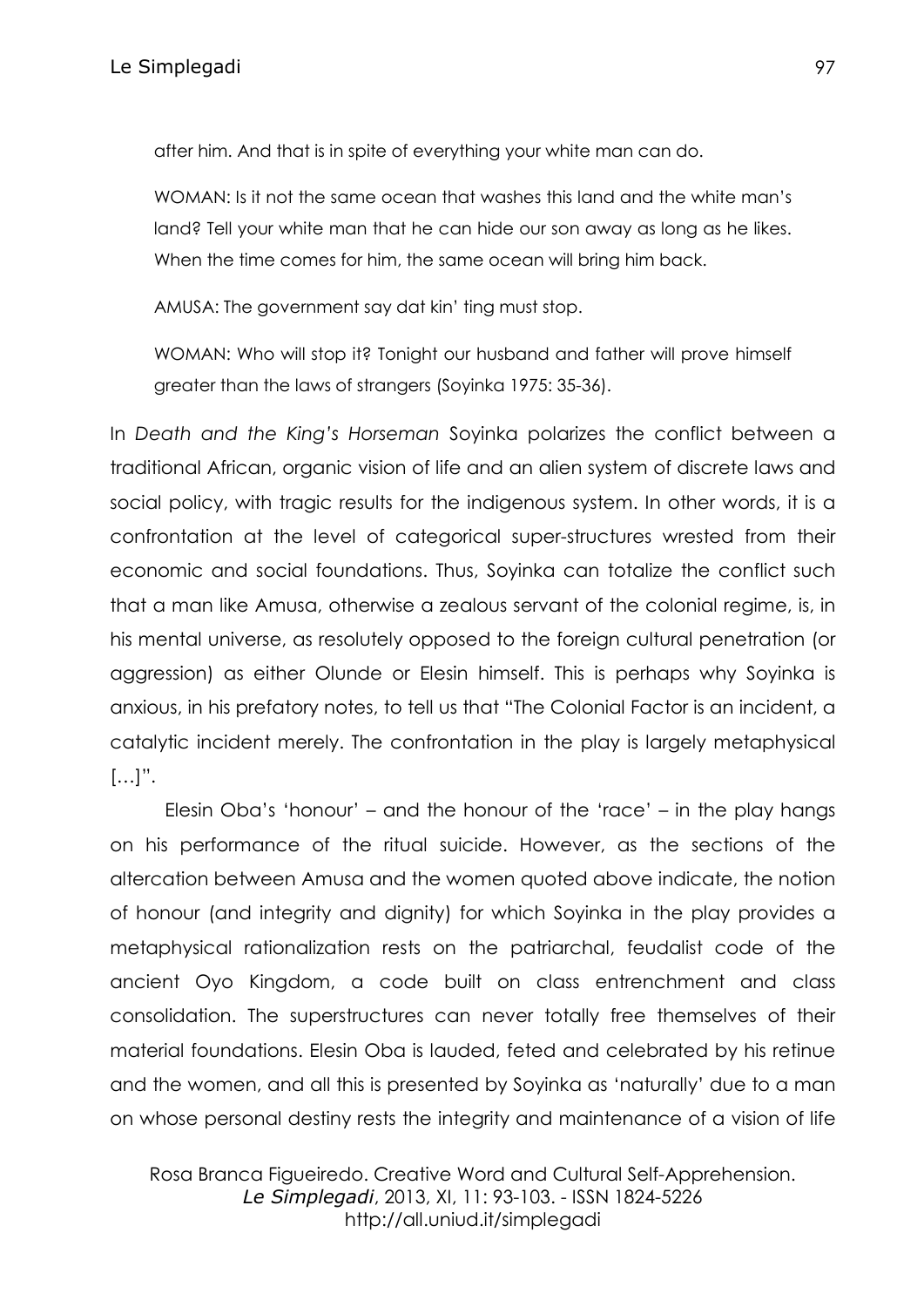which holds society together. But that vision is not a natural outgrowth, like trees and leaves, not an effusion of metaphysics, but an elaborated system of human social relationships in a precise form of society. It is useful to recall here Hegel's description of the use, in tragic writing, of the notion of honour deployed by Soyinka in *Death and the King's Horseman*, a notion of honour based on rank, or 'blood' or nature:

The difference of rank is, from the nature of the case, something necessary and predetermined. If now, secular life has not yet been regenerated, through the infinite comprehension of true freedom, in virtue of which the individual can himself choose his condition and determine his vocation, it is, on the one hand, and in greater or lesser degree, nature, birth, which assigns man to his permanent position; on the other hand, the dimensions which thus appear are also, through honour […] held fast as absolute and infinite (Dukore 1974: 530).

In the process of polarizing the conflict of *Death and the King's Horseman*  between an alien, and an indigenous African world view, Soyinka has suppressed the real, objective differences between conflicting groups and classes within the indigenous system. It is illustrative of the gaps and dents in Soyinka's present ideological armour that he selected this particular metaphysical and philosophical order to symbolize pre-colonial African civilization and NOT other more egalitarian African cosmogonic and metaphysical systems, the erosion of which ideological and political progressives can, with greater reason, regret. A metaphysics which idealizes and effaces the conflicts and contradictions in African societies, which rationalizes the rule of the dazzling FEW (such as Elesin) over the deceived MANY (the women, the retinue, Amusa, etc.) is an extension, in the ideological sphere and in the realm of thought, of class rule in the economic and political spheres. Marx has demonstrated clearly the manner in which this extension takes place: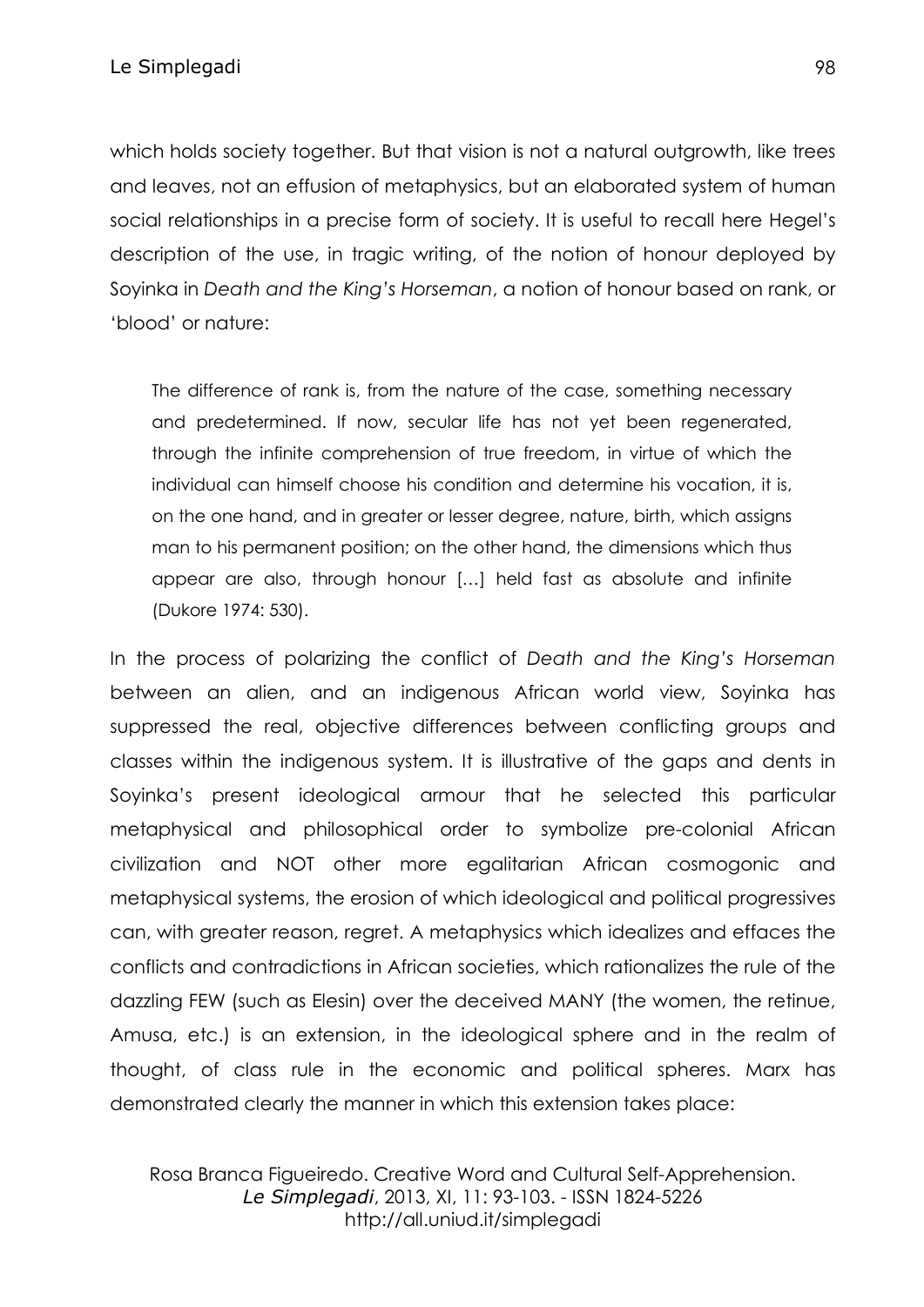The ideas of the ruling class are in every epoch the ruling ideas, i.e., the class which is the ruling material force of society, is at the same time its ruling intellectual force […]. The ruling ideas are nothing more than the ideal expression of the dominant material relationships, the dominant relationships grasped as ideas […] (Marx 1979: 64).

To end this study on the creative word and cultural self-apprehension we must invoke the Praise-Singer's words in Soyinka's *Death and the King's Horseman* again:

PRAISE-SINGER: In their time the great wars came and went, the little wars came and went; the white slavers came and went, they took away the heart of our race, they bore away the mind and muscle of our race. The city fell and was rebuilt; the city fell and our people trudged through mountain and forest to found a new home but […] our world was never wrenched from its true course.

There is only one home to the life of a river mussel; there is only one home to the life of a tortoise; there is only one shell to the soul of man: there is only one world to the spirit of our race. If that world leaves its course and smashes on boulders of the great void, whose world will give us shelter? (Soyinka 1975: 10-11).

I have not invoked the Praise-Singer in Soyinka's *Death and the King's Horseman* only for his arresting lyricism and characteristic rhetorical élan. Noteworthy in it as well is what appears to be a distinctive feature of Soyinka's articulatory practice in fashioning the specificity of a collective, cultural self: a complex subtlety. The Praise-Singer evokes in stirring, even nostalgic terms a solid, selfassured auto-dynamic organic community, a community that holds tightly to the essence of itself and whose authentic values survive the ravages of temporality. This is navel-gazing, the aesthetics of the pristine and the naive – the aesthetics of 'expressive identity'. Only, of course, this reading is inaccurate. Not even the rhapsody of the Praise-Singer could hide the dispersed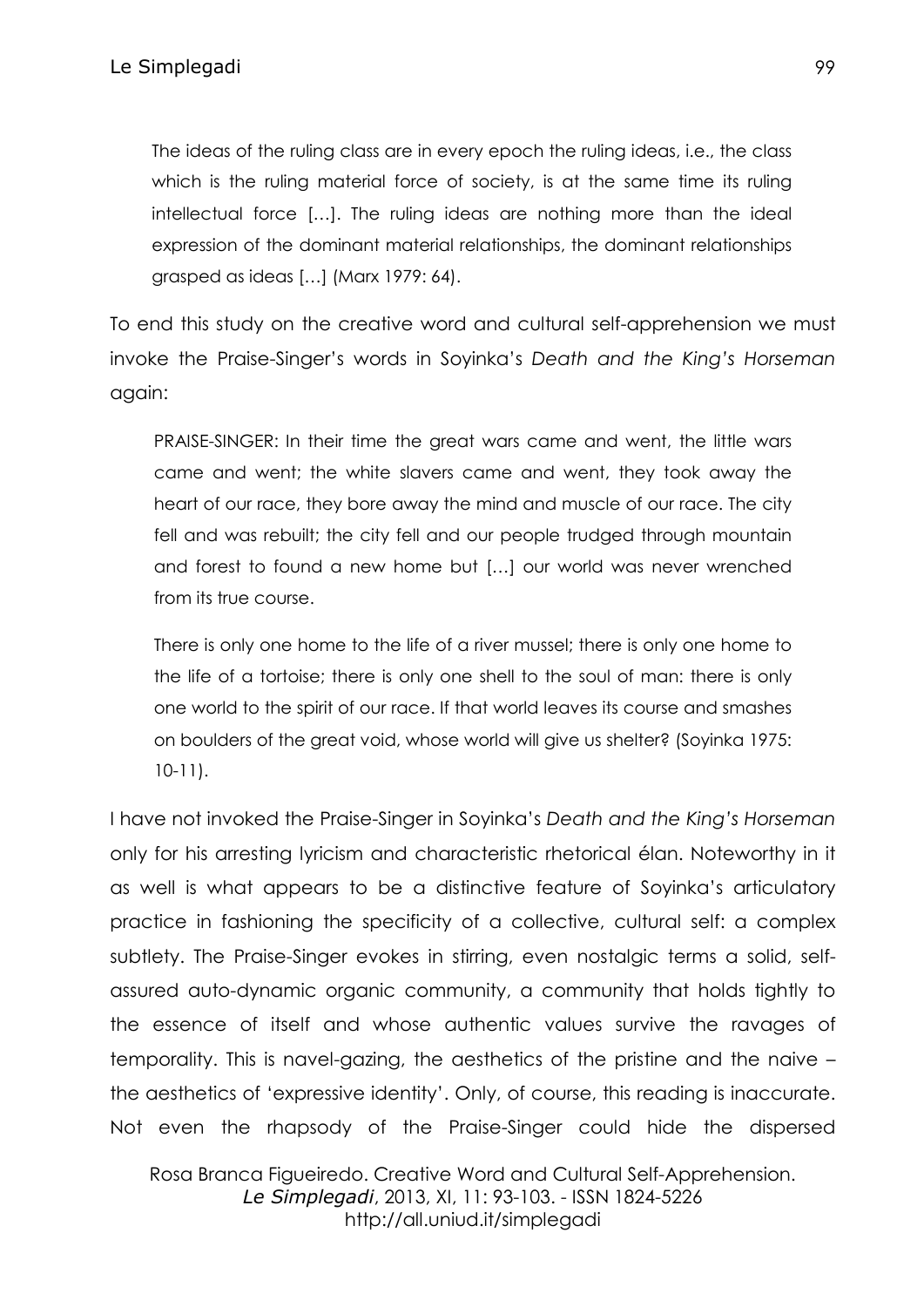complications located at the heart of his formulations. His 'organic' community is baked in the kiln of disorders and disruptions, the great and little wars; the 'authentic' values have the unbleachable smear of experience, or reconstruction and relocation and refashioning; and the community's essence is shot through with rays from the torch of history. This 'complex subtlety' suffuses Soyinka's cultural theory and practice, marked by a combative refusal of subjection to imposed or debilitating norms, local or alien, and the simultaneous exploration of an indigenous African dramatic subjectivity.

'Race retrieval' is Soyinka's term for the composite project, a project designed to apprehend and register the presence of a culture "whose reference points are taken from within the culture itself" (Soyinka 1976: viii). Although this has been the focal point of Soyinka's career since he started in the late 1950s, his now famous formal (re-)statement of position came decades later, in the preface to an important collection of essays, *Myth, Literature and the African World*, published in 1976. "There has […] developed in recent years" Soyinka writes, "a political reason for this [in the essays] increased obsession with the particular theme". An aspect of the politics involves the presentation of the essays that form the book. They were delivered when Soyinka held an appointment as Fellow of Churchill College, Cambridge. He no doubt believed himself to be discussing literature, but Cambridge thought otherwise. So rather than in the Department of English, the presentation took place entirely in the Department of Social Anthropology - that is, the department responsible for collecting, documenting and theorizing the deviant, exotic cultures that populate the periphery of the Universal = Western Norm. "Casual probing after it was all over", Soyinka says, "indicated that the Department of English (or perhaps some key individual) did not believe in any such mythical beast as 'African Literature'" (Soyinka 1976: vii).

At a related but larger, global level is what Soyinka identifies as the then recent birth and widespread circulation of an insidious colonialist discourse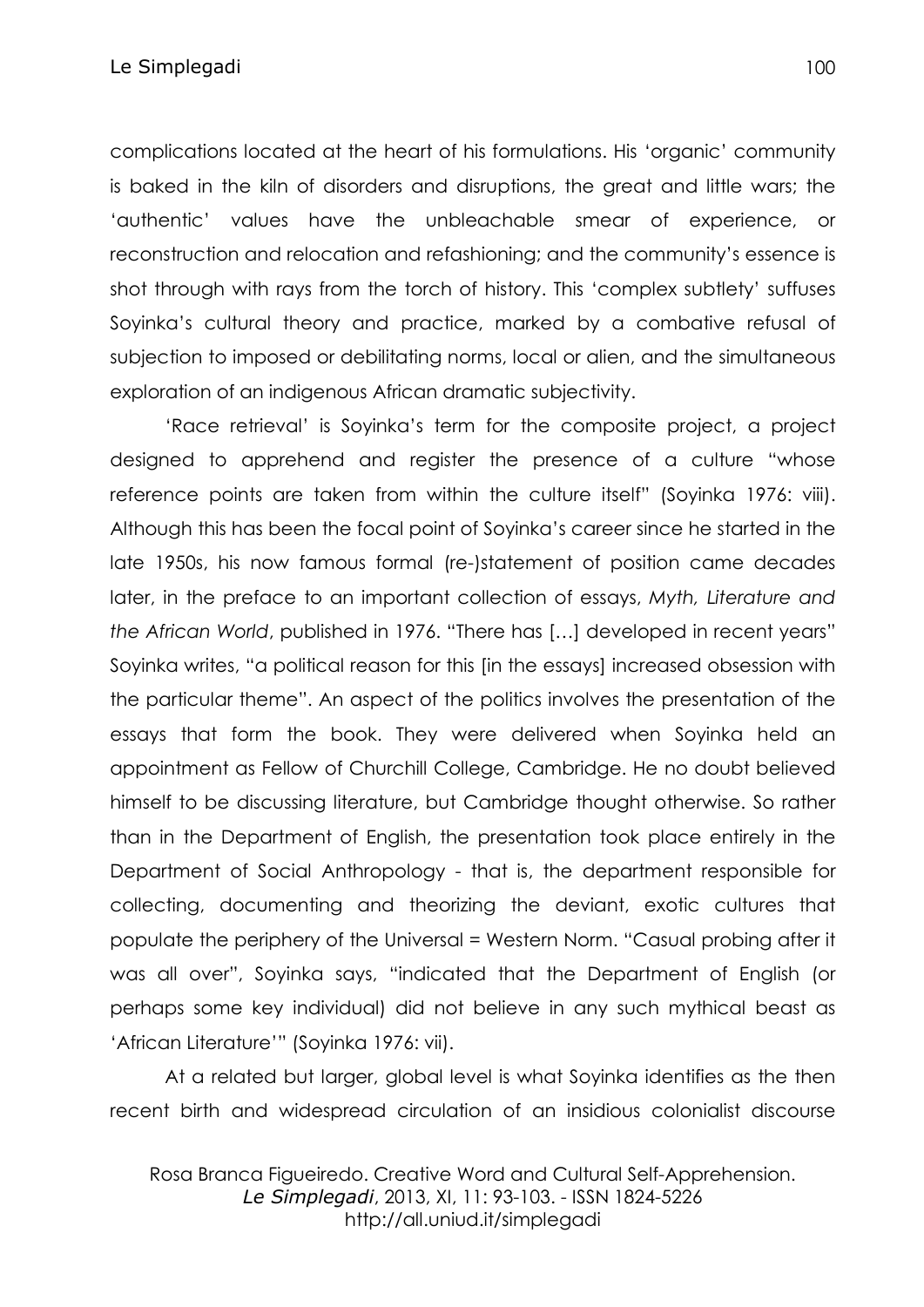which hides its denial of the existence of an African world under the guise of sophistication. Add to this the discourse's appropriation of Soyinka's well known stance against Negritude's narcissistic cult of the African world as part of its own project of repudiating the actuality of that world, and the dramatist's "increasing sense of alarm and even betrayal" can be understood: "[W]e black Africans have been blandly invited to submit ourselves to a second epoch of colonization – this time by a universal-humanoid abstraction defined and conducted by individuals whose theories and prescriptions are derived from the apprehension of *their* world and *their* history, *their* social neuroses and *their* value systems" (Soyinka 1976: x). This sounds forbidding but the paradox we are faced with in Soyinka is that the difference being defended is rarely absolutist. Here then lies the political rationale for the task of 'insubjection' (refusal of subjection) and racial self-retrieval,

the simultaneous act of eliciting from history, mythology and literature, for the benefit of both genuine aliens and alienated Africans, a continuing process of self-apprehension whose temporary dislocation appears to have persuaded many of its non-existence or irrelevance (= retrogression, reactionarism, racism, etc.) in contemporary world reality (Soyinka 1976: xi).

The rehabilitation of a ruptured continuum of self-apprehension does not mean a call for some mystical, unsoiled pristinism but a "reinstatement of values authentic to society, modified only by the demands of a contemporary world" (Soyinka 1976: x). The 'nodal point' that Soyinka passionately elaborates and aggressively defends is the "African world", though the quest is not for a closed, unnegotiable particularity – difference, after all, is relational and problematic. Soyinka's warnings needs no gloss in its intimations of performative identity:

Nothing in these essays suggests a detailed uniqueness of the African world. Man exists, however, in a comprehensive world of myth, history and mores; in such a total context, the African world, like any other "world" is unique. It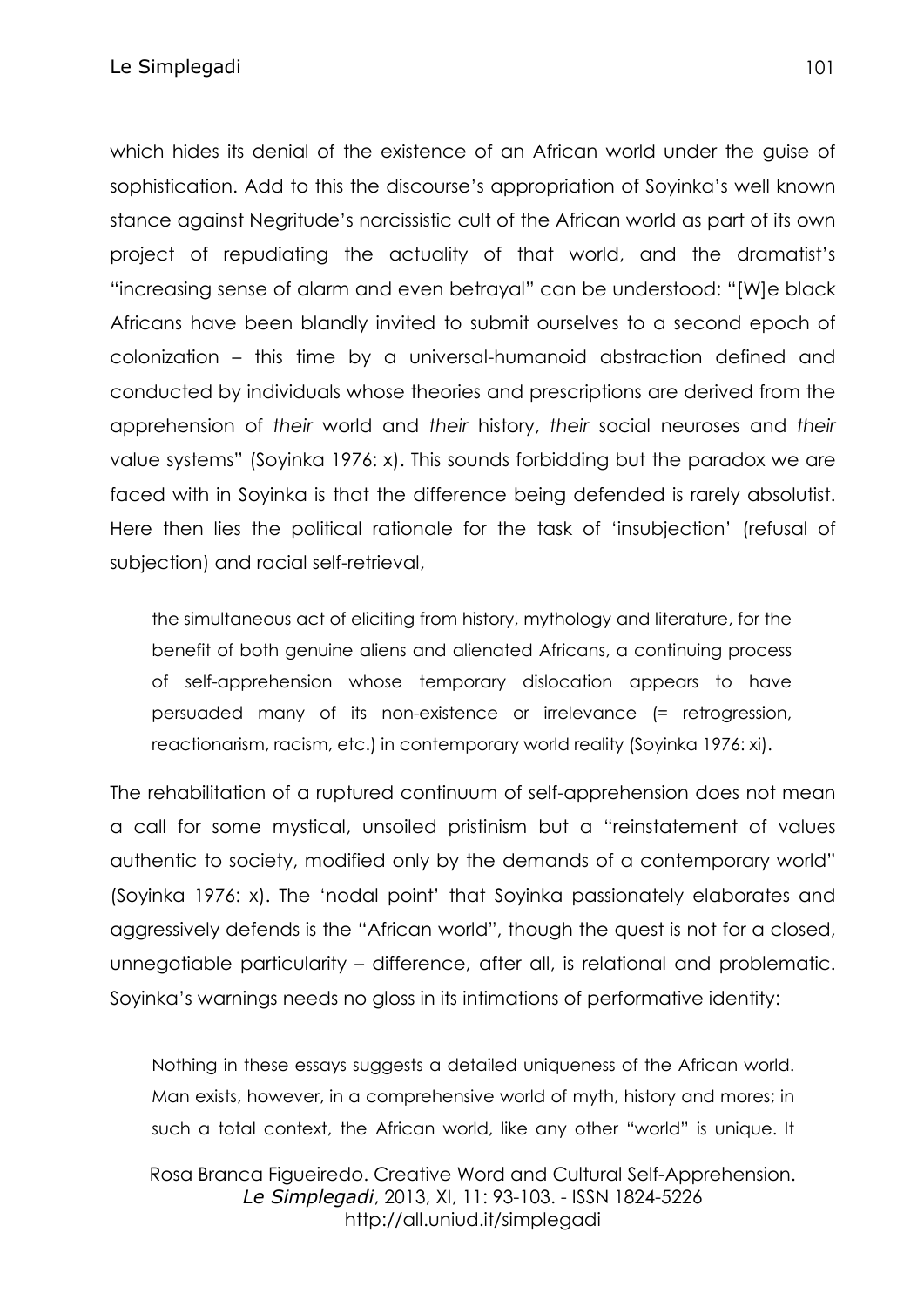possesses, however, in common with other cultures, the virtues of complementarity. To ignore this simple route to a common humanity and pursue the alternative route of negation is, for whatever motives, an attempt to perpetuate the external subjugation of the black continent (Soyinka 1976: xii).

## **NOTES**

- 1. This article was financially supported by the FCT funded project Pest OE/EGE/UI4056/2011 of the "Unidade de Investigação para o Desenvolvimento do Interior of the Polytechnic Institute of Guarda", for which we are most grateful.
- 2. This proverb was collected in 1968 from Oyekan Owomoyela, a Yoruba doctoral candidate in Theater Arts at UCLA. Printed versions can be found in Delano 1966, 109.

## **BIBLIOGRAPHY**

Delano, Isaac O. 1966. *Owe L'Esin Oro: Yoruba Proverbs, their Meaning and Usage*. Ibandan: Oxford University Press.

Dukore, Bernard F. 1974. *Dramatic Theory and Criticism: Greeks to Grotowski*. New York: Holt Rinehart & Winston.

Marx, Karl. 1979. *The German Ideology*. New York: International Publishers.

Soyinka, Wole. 1975. *Death and the King's Horseman*. London: Methuen.

Soyinka, Wole. 1976. *Myth, Literaure and the African World*. Cambridge: Cambridge University Press.

Soyinka, Wole. 1988. *Art, Dialogue and Outrage: Essays on Literature and Culture*. Ibadan: New Horn Press.